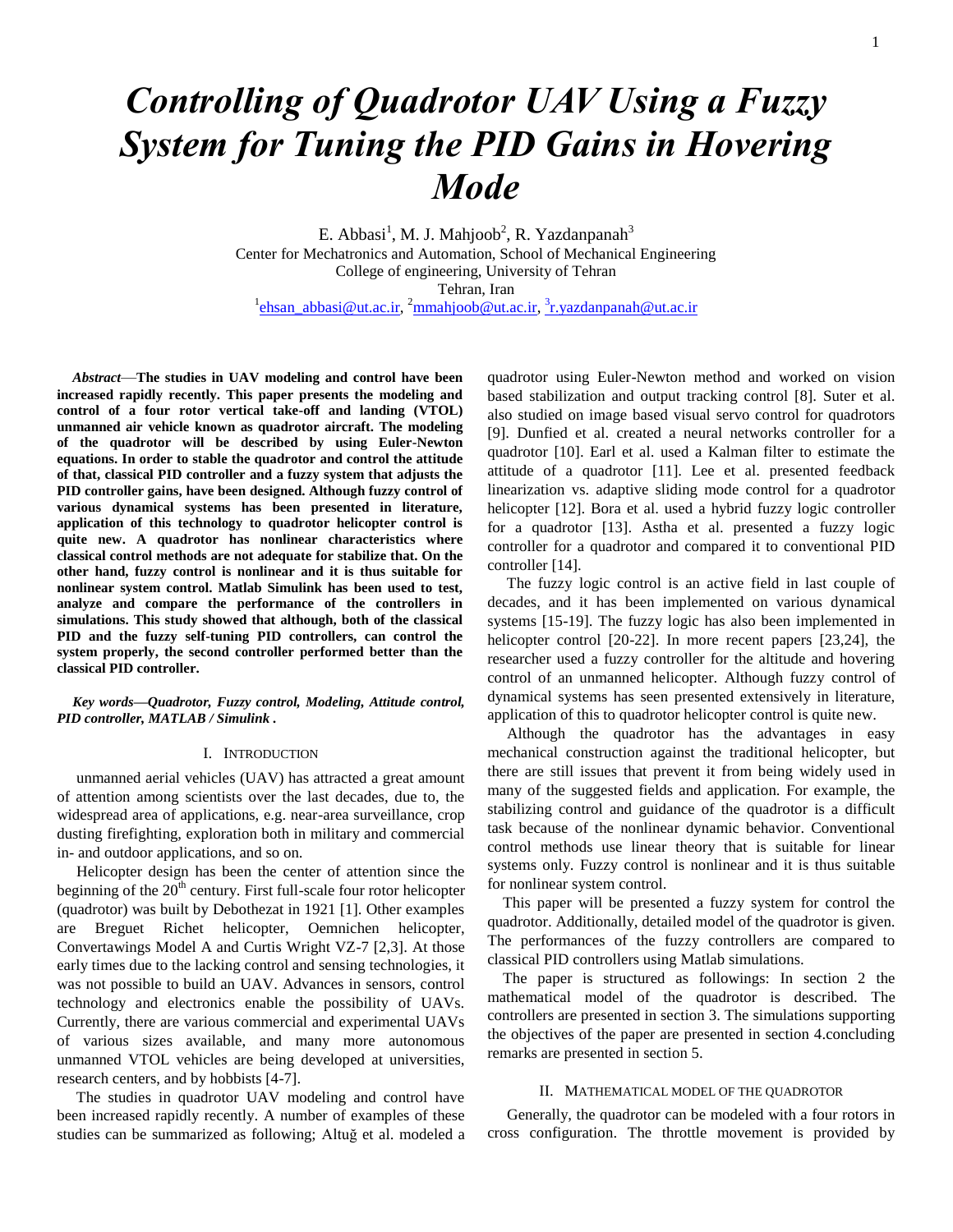increasing (or decreasing) all the rotor speeds by the same amount. It leads a vertical force  $u_1$  (N) with respect to body-fixed frame which raises or lowers the quadrotor.

 The roll movement is provided by increasing (or decreasing) the left rotor's speed and at the same time decreasing (or increasing) the right rotor's speed. The pitch movement is provided by a same way but with other two motors. The front and rear motors rotate counter-clockwise while other two motors rotate clockwise, so yaw command is derived by increasing (or decreasing) counter-clockwise motors speed and at the same time decreasing (or increasing) clockwise motor speeds.



Fig. 1. Configuration, inertial and body fixed frame [25].

 In order to model the quadrotor dynamics, two frames have to be defined as showed in fig. 1. The orientation of the quadrotor is given by the three Euler angles, which are roll angle  $\varphi$ , pitch angle  $\theta$  and yaw angle  $\psi$ .

These three Euler angles form the vector  $\Omega^T = (\varphi, \theta, \psi)$ . The position of the vehicle in the inertial frame is given by the vector  $r^T = (x, y, z)$ . The transformation of vectors from the body fixed frame to the inertial frame is given by the rotation matrix R where  $c\theta$  for example denotes  $cos\theta$  and  $s\theta$  denotes  $sin\theta$ .

$$
R = \begin{pmatrix} c\psi.c\theta & c\psi.s\theta.s\varphi - s\psi.c\varphi & c\psi.s\theta.c\varphi + s\psi.s\varphi \\ s\psi.c\theta & s\psi.s\theta.s\varphi + c\psi.c\varphi & s\psi.s\theta.c\varphi - c\psi.s\varphi \\ -s\theta & c\theta.s\varphi & c\theta.c\varphi \end{pmatrix} (1)
$$

The thrust force generated by rotor *i*,  $i = 1,2,3,4$  is  $F_i =$ b.  $\omega_i^2$ , where b is the thrust factor and  $\omega_i$  ( $\frac{rad}{s}$ ) is the rotational speed of rotor  $i$ . Then the thrust force applied to the airframe from the four rotors is given by

$$
T = \sum_{i=1}^{4} |F_i| = b \cdot \sum_{i=1}^{4} \omega_i^2 \tag{2}
$$

 Now the first set of differential equation that describes the acceleration of the quadrotor can be written as:

$$
\begin{pmatrix} \ddot{x} \\ \ddot{y} \\ \ddot{z} \end{pmatrix} = g \cdot \begin{pmatrix} 0 \\ 0 \\ 1 \end{pmatrix} - R \frac{r}{m} \cdot \begin{pmatrix} 0 \\ 0 \\ 1 \end{pmatrix}
$$
 (3)

With inertia matrix  $I$  (which is diagonal matrix with the inertias  $I_x$ ,  $I_y$  and  $I_z$  on the main diagonal), the rotor inertia  $I_R$ , the vector  $\dot{M}$  that describes the torque applied to the vehicle's body and the vector  $M_G$  of the gyroscopic torques we obtain a second set of differential equations:

$$
I. \ddot{\Omega} = -(\dot{\Omega} \times I. \dot{\Omega}) - M_G + M \tag{4}
$$

The vector  $M$  is defined as:

$$
M = \begin{pmatrix} Lb(\omega_3^2 - \omega_4^2) \\ Lb(\omega_1^2 - \omega_2^2) \\ d(\omega_1^2 + \omega_2^2 - \omega_3^2 - \omega_4^2) \end{pmatrix}
$$
 (5)

The four rotational velocities  $\omega_i$  of the rotors are the input variables of the real vehicle, but with regard to the obtained model a transformation of the input is suitable. Therefore, the artificial input variables can be defined as follows:

$$
u_1 = b(\omega_1^2 + \omega_2^2 + \omega_3^2 + \omega_4^2) \tag{6}
$$

$$
u_2 = b(\omega_3^2 - \omega_4^2) \tag{7}
$$
  

$$
u_3 = b(\omega_1^2 - \omega_2^2) \tag{8}
$$

$$
u_3 = \lambda (\omega_1^2 + \omega_2^2 - \omega_3^2 - \omega_4^2) \tag{9}
$$

Where  $u_1 = T(6)$  denotes the thrust force applied to the quadrotor airframe;  $u_2$  denotes the force which leads to the roll torque;  $u_3$  for the pitch torque and  $u_4$  for the yaw torque.

 However, also the gyroscopic torques depend on the rotational velocities of the rotors and hence on the vector  $u^T = (u_1, u_2, u_3, u_4)$  of the transformed input variables. We assume that:

$$
g(u) = \omega_1 + \omega_2 - \omega_3 - \omega_4 \tag{10}
$$

 And then evaluation of (4) and (5) yields the overall dynamic model in the following form:

$$
\ddot{x} = -(cos\varphi, sin\theta, cos\psi + sin\varphi, sin\psi). \frac{u_1}{m}
$$
 (11)

$$
\ddot{y} = -(cos\varphi, sin\theta, sin\psi - sin\varphi, cos\psi).\frac{\ddot{u}_1}{m}
$$
(12)

$$
\ddot{z} = g - (cos\varphi, cos\theta). \frac{u_1}{m}
$$
 (13)

$$
\ddot{\varphi} = \dot{\theta}\dot{\psi}\left(\frac{l_{y}-l_{z}}{l_{x}}\right) - \frac{l_{R}}{l_{x}}\dot{\theta}g(u) + \frac{l}{l_{x}}u_{2}
$$
\n(14)

$$
\ddot{\theta} = \dot{\phi}\dot{\psi}\left(\frac{l_z - l_x}{l_y}\right) + \frac{l_R}{l_y}\dot{\phi}g(u) + \frac{L}{l_y}u_3\tag{15}
$$

$$
\ddot{\psi} = \dot{\theta}\dot{\phi}\left(\frac{l_x - l_y}{l_z}\right) + \frac{1}{l_z}u_4\tag{16}
$$

 Equations (11) to (16) represent the full mathematical model of the quadrotor.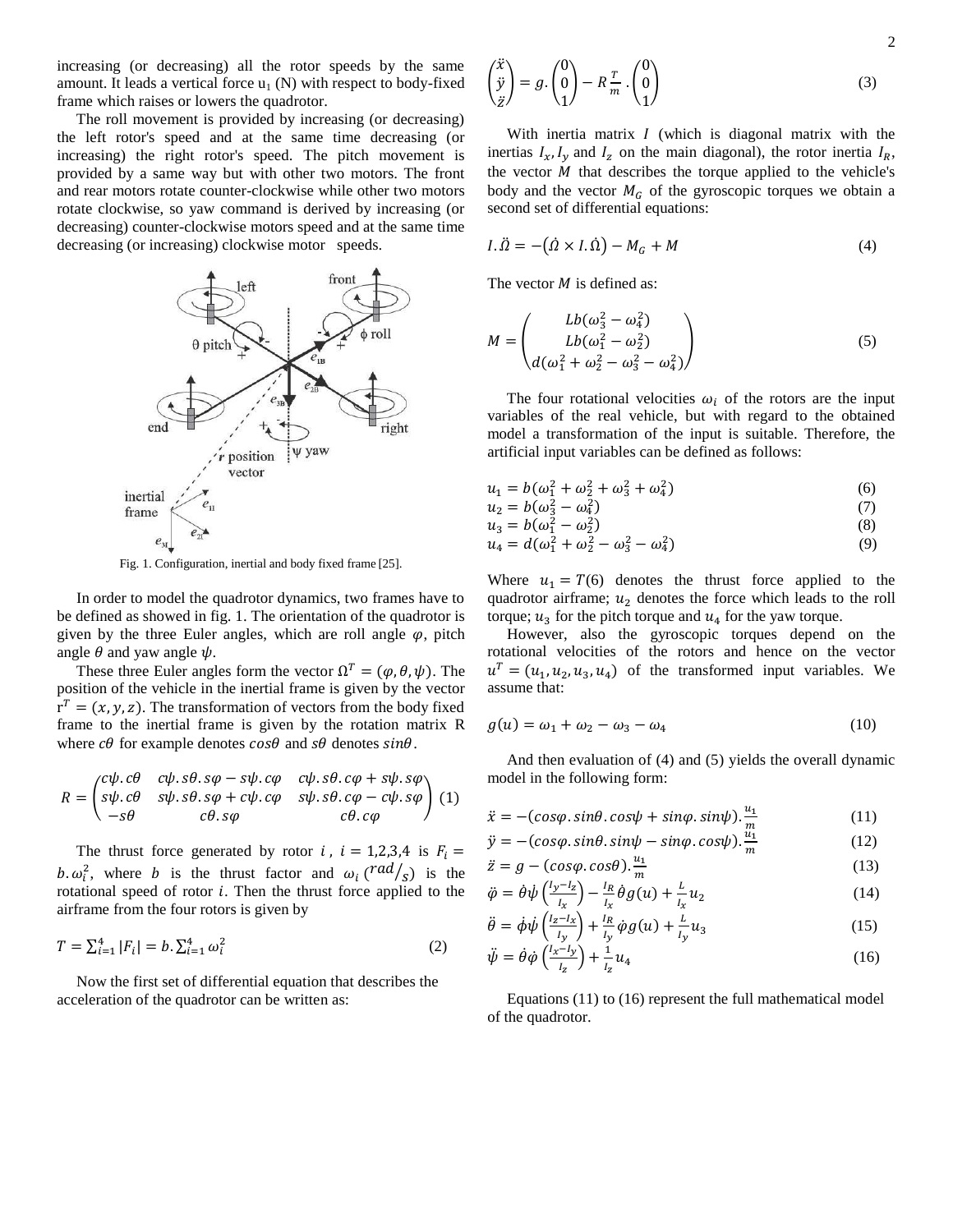#### III. ATTITUDE CONTROL ALGORITHM DESIGN

In this section two controllers for the stabilization of the quadrotor will be presented; the proportional Integral Derivative (PID) controller, and a fuzzy system that tunes the PID gains.

As mentioned before the inputs chose like equations (6) to (9). Where  $u_1$  controls the motion along the z-axis,  $u_2$  controls rotation along the x-axis (roll angle),  $u_3$  controls the rotation along the y-axis (pitch angle) and  $u_4$  controls rotation along the z-axis (yaw angle). The designed controllers should set values to  $u_i$  parameters which determines the four rotor speed parameters  $\omega_i$  by (6) to (9).

## *A. Classical PID controller*

 Due to their simple structure and robust performance, proportional-integral-derivative (PID) controllers are the most commonly used controllers in industrial process control. The equation of a PID controller has the following form:

$$
u(t) = K_P e(t) + K_I \int_0^t e(t) dt + K_D \frac{d}{dt} e(t)
$$
 (17)

Where  $K_P$ ,  $K_I$  and  $K_D$  are called the propositional, integral and derivative gains, respectively.

 For adjusting the controller parameters the Ziegler-Nichols method will be used and response of the system with this adjusting will be showed in the result section.

#### *B. Fuzzy System for Tuning the PID Gains*

 The success of the PID controller depends on an appropriate choice of the PID gains. Tuning the PID gains to optimize performance is not a trivial task. In practice, the PID gains are usually tuned by experienced human experts based on some "rule of thumb". In the next we will first determine a set of tuning rules (fuzzy IF-THEN rules) for the PID gains, and then combine these rules into a fuzzy system that is used to adjust the PID gains on-line [15].

 A fuzzy PID controller takes the classical PID controller as the foundation which uses the fuzzy reasoning and variable universe of discourse to regulate the PID gains. The characteristics of a fuzzy system such as robustness and adaptability can be successfully incorporated into the controlling method for better tuning of PID gains.

 The term self-tuning refers to the characteristics of the controller to tune its controlling parameters on-line automatically so as to have the most suitable values of those gains which result in optimization of the process output. Fuzzy self-tuning PID controller works on the control rules design on the basis of theoretical and experience analysis. Therefore, it can tune the gains  $K_p$ ,  $K_l$  and  $K_p$  by adjusting the other controlling parameters and factors on-line. This, in result makes the precision of overall control higher and hence gives a better performance than the classical PID controller or a simple fuzzy PID controller without self-tuning ability.

 The self-tuning fuzzy PID controller, which takes error "e" and rate of change-in-error "ed" as the input to the controller makes use of the fuzzy controller rules to modify PID gains online. The self-tuning the PID controller refers to finding the fuzzy relationship between the three gains of PID,  $K_P$ ,  $K_I$  and  $K_D$ and "e" and "ed", and according to the principle of fuzzy control modifying the three gains in order to meet different requirements for control gains when "e" and "ed" are different and making the control object produce a good dynamic and static performance. For selecting the language variables of "e" and "ed", is choose seven fuzzy values (NB, NM, NS, ZO, PS, PM, PB) which NB denotes Negative Big, NM denotes Negative Medium, Negative Small (NS) , Zero (ZO) , Positive Small (PS), Positive Medium (PM) and PB denotes Positive Big, and for the outputs we are choose seven fuzzy values (VVS, VS, S, M, B, VB, VVB) which VVS denotes Very Very Small, Very Small (VS), Small (S), Medium (M), Big (B), Very Big (VB) and VVB denotes Very Very Big.

 The fig. 2 shows the block diagram of a fuzzy self-tuning PID controller. As it can be seen from the block diagram, the fuzzy system takes two inputs (e and ed) and gives three outputs  $(K_P,$  $(K_I, K_D)$  (Fig. 3). This block diagram just shows control of one degree of freedom of a quadrotor and we are used two other controllers like this controller for attitude control of quadrotor.

 The membership functions of the all inputs and outputs have been chosen identical. Fig. 4 shows these membership functions. This membership functions are combined of triangular and Gaussian. The width of the fuzzy sets used for controllers are not same and they have been determined by trial and error experience. The width of the fuzzy sets for output,  $K_p$ , have been chosen [0.2 0.7],  $K_I$ , have been chosen [0.001 0.01] and for  $K_D$ , [0.1 0.15]. And for inputs, the range for the error have been chosen [-1 1] and for error rate have been chosen [-10 10] and if these inputs put out of these ranges we are used a saturation for put those in the range.

 The set of linguistic rules is the essential part of a fuzzy controller. In many cases it is easy to translate an expert's experience into these rules and any number of such rules can be created to define the actions of the controller. In some other cases this rules can come from some trial and error approaches. Table.1 and Table.2 shows the fuzzy rules for tuning the PID gains.



Fig. 2. Basic structure of plant whit controller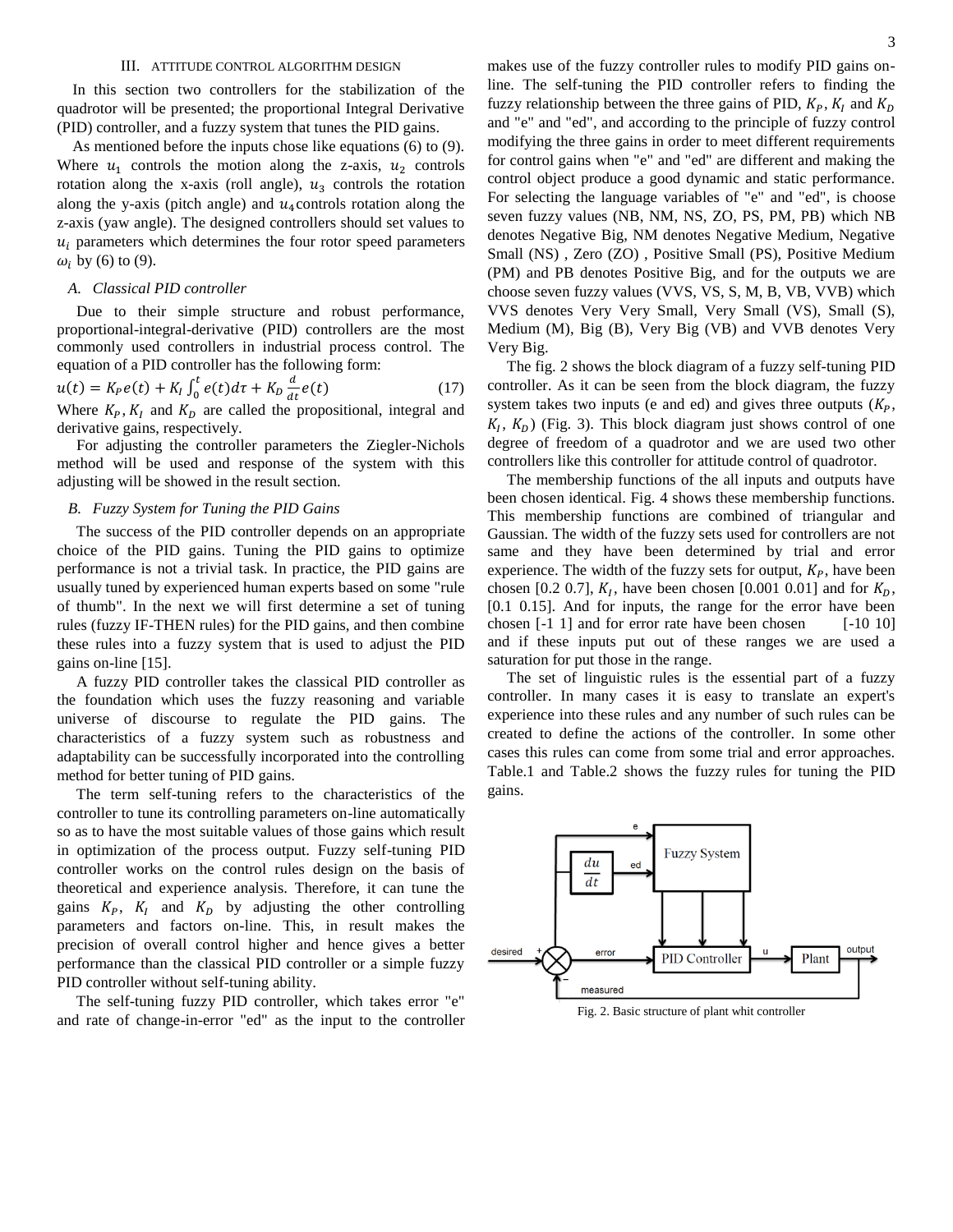

Table 1 Fuzzy rules for  $K_p$  and  $K_l$ 

|                            | <b>ERROR</b> |     |           |    |            |    |           |     |
|----------------------------|--------------|-----|-----------|----|------------|----|-----------|-----|
| RATE<br>$\tilde{e}$<br>ERR |              | NB  | <b>NM</b> | NS | ZΟ         | PS | <b>PM</b> | PB  |
|                            | NB           | М   | S         | VS | <b>VVS</b> | VS | S         | M   |
|                            | NM           | B   | М         | S  | VS         | S  | М         | B   |
|                            | <b>NS</b>    | VВ  | B         | М  | S          | М  | B         | VB  |
|                            | Zo           | VVB | VВ        | B  | М          | B  | VB        | VVB |
|                            | PS           | VВ  | B         | М  | S          | М  | B         | VВ  |
|                            | PM           | B   | М         | S  | VS         | S  | M         | B   |
|                            | PB           | М   | S         | VS | vvs        | VS | S         | М   |

Table 2 Fuzzy rules for  $K_D$ 

|                      | <b>ERROR</b> |     |    |    |     |    |    |     |
|----------------------|--------------|-----|----|----|-----|----|----|-----|
| <b>RATE</b><br>ERROR |              | NB  | NM | NS | ZΟ  | PS | PM | PВ  |
|                      | NB           | М   | B  | VB | VVB | VВ | B  | М   |
|                      | NM           | S   | М  | B  | VВ  | B  | М  | S   |
|                      | NS           | VS  | S  | М  | B   | М  | S  | VS  |
|                      | Zo           | vvs | VS | S  | М   | S  | VS | vvs |
|                      | PS           | VS  | S  | М  | B   | М  | S  | VS  |
|                      | PM           | S   | М  | B  | VB  | B  | М  | S   |
|                      | PB           | М   | B  | VB | VVB | VB | B  | М   |

 The rules presented at Tables. 1 and 2 can be read as follows: For example, IF the error is NB and the error rate is PS THEN  $K_p$  is VB and  $K_l$  is VB and  $K_p$  is VS. The output of the fuzzy system logic is fuzzy.

 We cannot provide these fuzzy outputs to a dynamical system as control inputs directly. Defuzzification process is needed to convert these fuzzy outputs to numbers that can represent the fuzzy output. The control signal should be continuous, any variation in input should not produce big changes in output signal. The defuzzification algorithm should be clear and the process to determine the output signal should be identified clearly. Also, the defuzzification should be logical, should have high membership degree and it should correspond to the approximately middle of the graph. For the reason discussed above we have selected center average defuzzifier for the controllers.

## IV. RESULTS AND SIMULATION STUDY

 The mathematical dynamical model of the quadrotor vehicle as well as the controllers have been developed in Matlab Simulink for simulation. The goal of this analysis is to test how well the controllers can stabilize the quadrotor. We are supposed the quadrotor starts with 6 (rad) pitch, 3 (rad) roll and -2 (rad) yaw angle in the hovering mode. The quadrotor is commanded to change these angles to zero and stable itself. Both of the controllers are run on these two scenarios and the results are compared.

 For adjusting classical PID controller gains we are used Ziegler-Nichols method. Due to this method we are choose  $K_p = 0.3$ ,  $K_l = 0.475$  and  $K_p = 0.11875$  for the PID gains. And by using the fuzzy system for tuning the PID gains, the PID gains change along the simulation that you can see results of this changing in Fig. 5, for example changing the PID gains in roll angle.

 The results of two methods for three Euler angles are showed in Fig. 6 to Fig. 8. In Fig. 6 you can see response of the quadrotor for the roll angle, Fig. 7 shows the response for the pitch angle and Fig. 8 shows response of the quadrotor for the yaw angle. Additionally figures show differences between two methods, classical PID controller and fuzzy PID controller.

 From the figures clearly can be understand that by using the fuzzy system for tuning the PID gains the performances improved. Overshoot in three Euler angles is less than classical PID gains. The setting time of three angles by using the fuzzy system, obviously decreased. In the yaw angle there is no big different between two methods but in it the overshoot decreased. In two other angles you can see big different between classical PID controller and fuzzy PID controller.

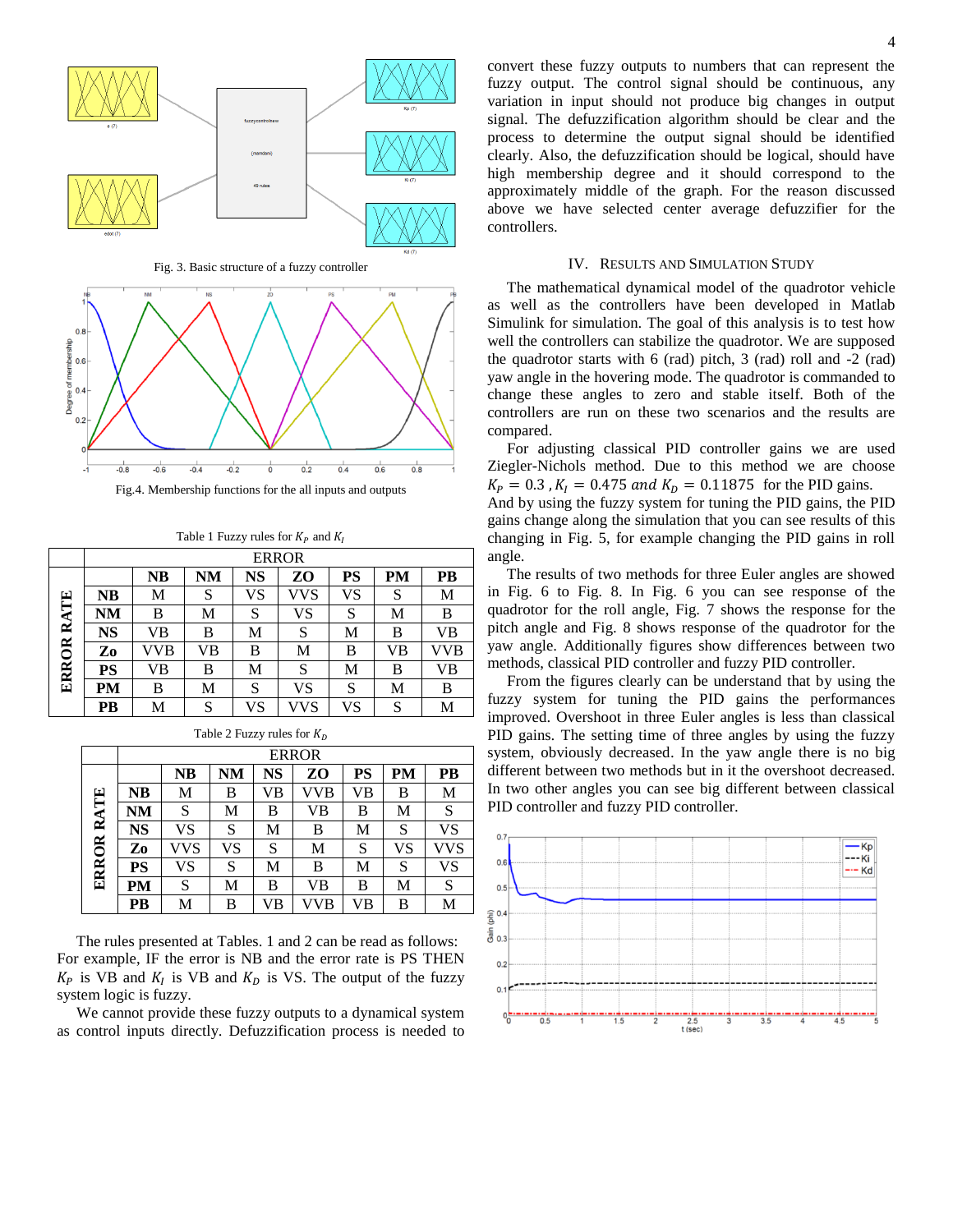

fuzzy PID (dashed line) controllers



and fuzzy PID (dashed line) controllers



Fig. 8. The yaw angle control of the quadrotor using classical PID (solid line) and fuzzy PID (dashed line) controllers

## V. CONCLUSION

 In this paper, modelling , a classical PID controller and a fuzzy supervisory controller for tuning the PID controller gains has been presented. Although fuzzy control of dynamical system has been presented extensively in literature, application of this technology to quadrotor control is quite new. In the first step we modeled the quadrotor with Euler-Newton equations. In the next we used a classical PID controller to attitude control of the quadrotor. For first time we used Ziegler-Nichols method for adjusting the PID gains and after that introduced a fuzzy

supervisory controller for tuning the PID gains and attached this controller to the classical PID controller. We used three sets of these controllers for control of the quadrotor's three Euler angles. Various simulations based on the Matlab Simulink, were performed to test and compare the two control algorithms. When comparing these two types of controller we should note that the selection of the membership functions and the rules of the fuzzy controller are based on the experience of the designer and furthermore using a few trial and error approach.

 The dependence of the fuzzy controller on the quadrotor model is much less than the classical controllers used. The fuzzy controller is nonlinear and it is thus more suitable for nonlinear system control. The control performances of the fuzzy PID controller was greatly better than the classical PID controller as you can see in the result section. The biggest advantages of the fuzzy PID controller is eliminating overshoots than the big overshoots in the classical PID controller and the other one is smaller setting time than the classical PID controller.

 Our future studies will implement this control methods to the real quadrotor and develop some other control methods to the quadrotor both in simulation and experiment and will compare this control methods and will select the best controller in the real experiment tests.

#### **APPENDIX**

 Some constant's values which used in the simulation of the quadrotor are showed in Table. 3. This constant's values selected from a real quadrotor in laboratory of mechatronic in the

TABLE 3 TABLE OF CONSTANTS

| TABLE 3 TABLE OF CONSTANTS |                                            |                       |  |  |
|----------------------------|--------------------------------------------|-----------------------|--|--|
| Symbol                     | Description and unit                       | value                 |  |  |
| φ                          | Roll angle (rad)                           |                       |  |  |
| θ                          | Pitch angle (rad)                          |                       |  |  |
| ψ                          | Yaw angle (rad)                            |                       |  |  |
| m                          | Mass of the quadrotor $(Kg)$               | 1.25                  |  |  |
| l                          | Center of quadrotor to center of propeller | 0.2                   |  |  |
|                            | distance (m)                               |                       |  |  |
| $I_x$                      | Body moment of inertia around the x-axis   | 0.002353              |  |  |
|                            | $(Nms^2)$                                  |                       |  |  |
| $l_y$                      | Body moment of inertia around the y-axis   | 0.002353              |  |  |
|                            | $(Nms^2)$                                  |                       |  |  |
| $I_z$                      | Body moment of inertia around the z-axis   | 0.004706              |  |  |
|                            | $(Nms^2)$                                  |                       |  |  |
| h                          | Thrust factor                              | $2.92 \times 10^{-6}$ |  |  |
| d.                         | Drag factor                                | $1.12 \times 10^{-7}$ |  |  |
| $I_R$                      | Rotor inertia $(Nms^2)$                    | $2 \times 10^{-5}$    |  |  |

University of Tehran.

#### **REFERENCES**

- [1] A. Gessow and G. Myers, *Aerodynamics of the helicopter*, Fredrick Ungar Publishing Co, New York, 1967.
- [2] J. G. Leishman, *Principles of Helicopter Aerodynamics*, Cambridge University Press, 2000.
- [3] M. J. Hirschberg, *The American Helicopter: An overview of Helicopter Developments in America 1908-1999*, 2000.